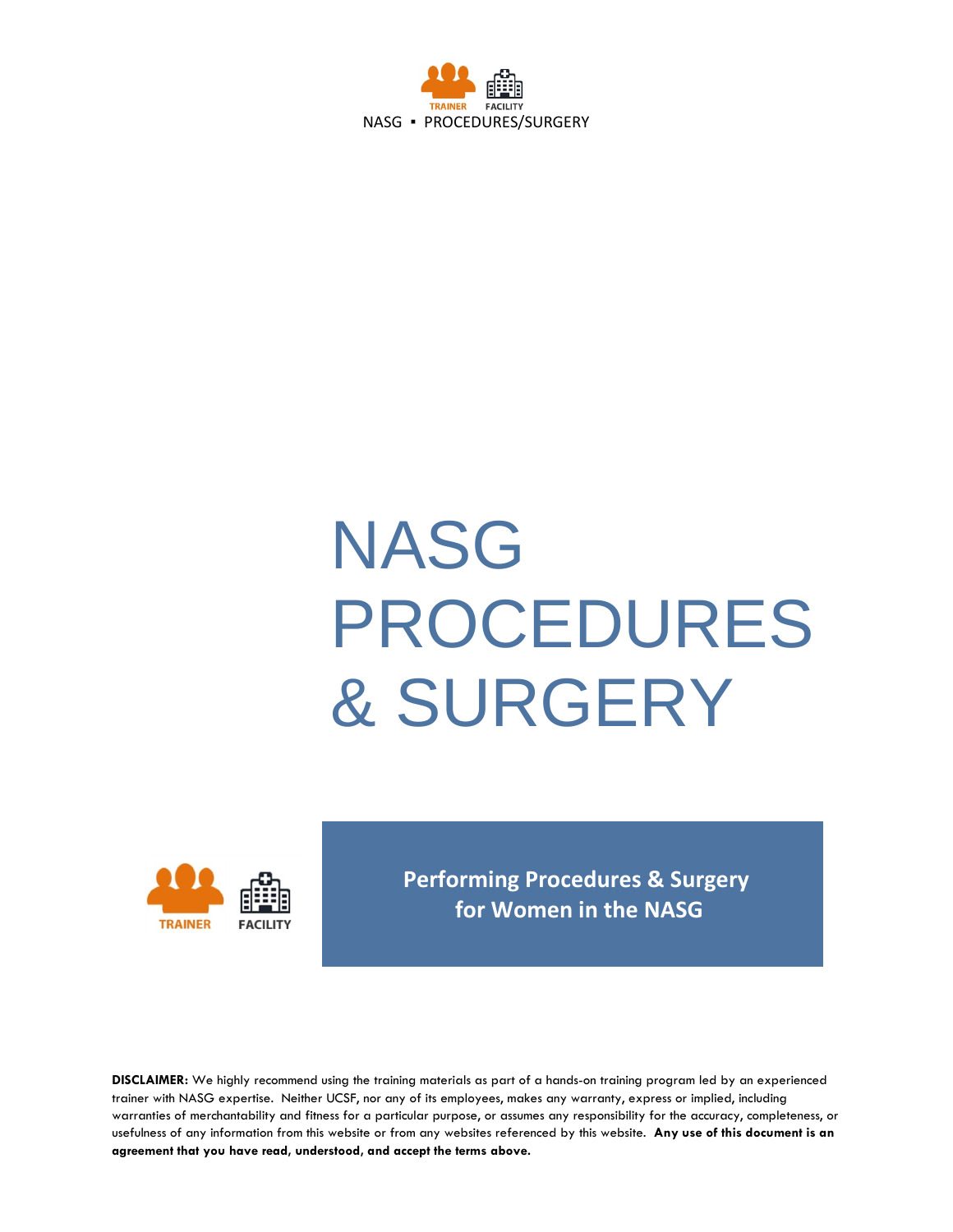

## **Performing Procedures & Surgery for Women in the NASG**

**TRAINER** 

In this unit, the trainer will be discussing how to manage a patient in the NASG during the various vaginal, genital, and urinary procedures and abdominal surgeries that are most commonly performed on women in hypovolemic shock secondary to obstetric haemorrhage. It is very important to emphasize that the NASG is designed so that all procedures should be performed with the NASG in place. Inform the clinicians that removing the NASG may endanger the woman as she may rapidly revert to profound shock. After presenting the materials on procedures and surgery, ensure that the trainees understand the procedures and surgeries that are common among women placed in the NASG. The questions listed under the "Knowledge" [Assessment"](#page-7-0) section below are designed to help you evaluate if the clinicians understood the material.



#### *By the end of this session, trainees should be able to:*

- Identify vaginal procedures and abdominal surgeries that are common among patients in hypovolemic shock secondary to obstetric haemorrhage.
- Recognize that the NASG is designed so that it does not need to be removed for vaginal procedures or to place urinary catheters.
- Understand that for abdominal surgeries(hemostatic surgeries), only segments #4,# 5, and #6 should be opened immediately before the first incision, and then replaced as soon as the surgery is complete.

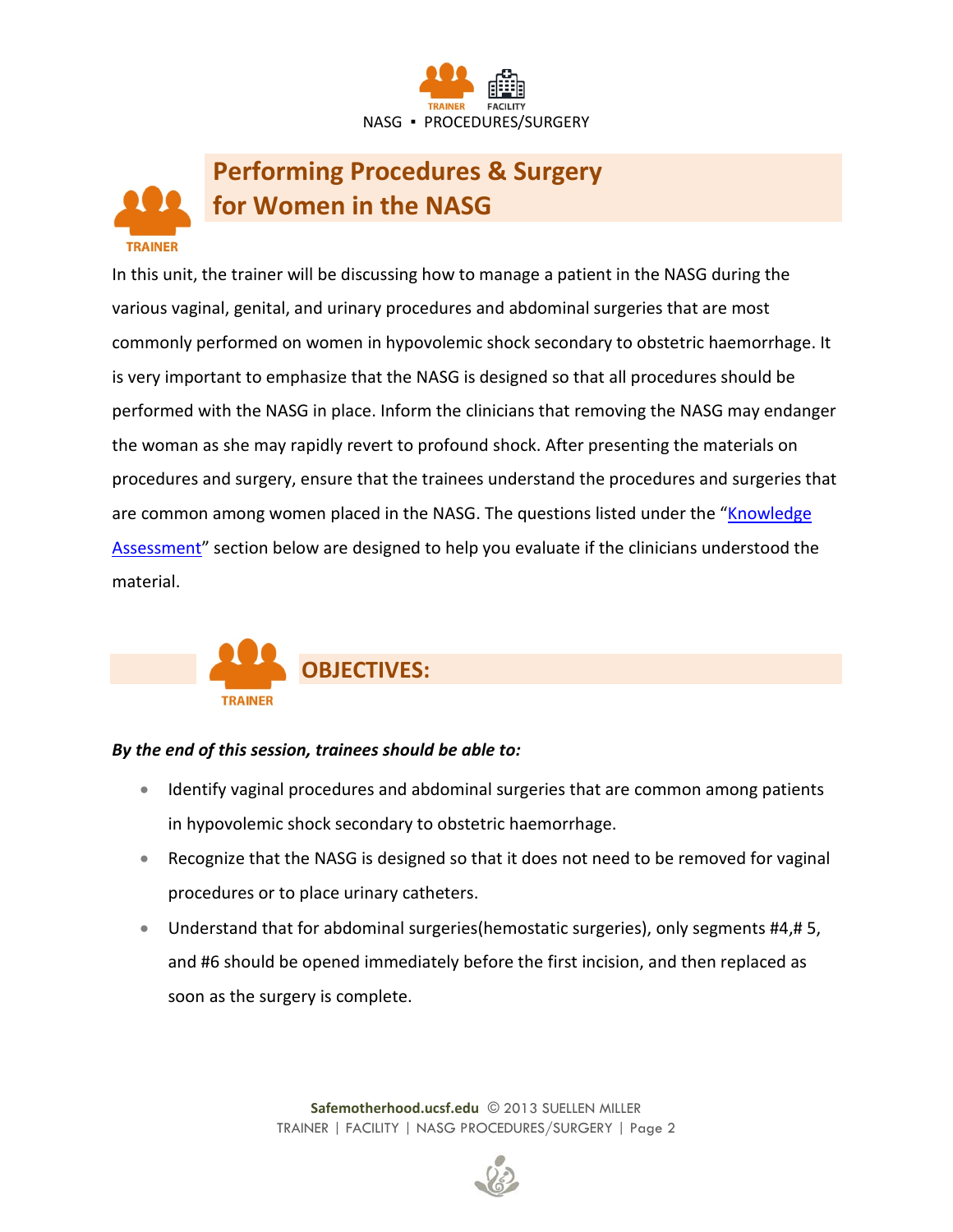

To train this unit you may want to have on hand:

- At least one NASG for demonstration purposes,
- [PowerPoint presentations](http://www.safemotherhood.ucsf.edu/traininglearningmaterials/#TR-FAC) for this unit
- A downloaded copy of [Saving Mother's Lives: The NASG Training Video](http://www.safemotherhood.ucsf.edu/traininglearningmaterials/#VIDEO)
- Any other regular training materials you use.

*Note: The following materials are written so that they may be given directly to trainees if the trainer wishes to give printed materials as trainee handouts.*

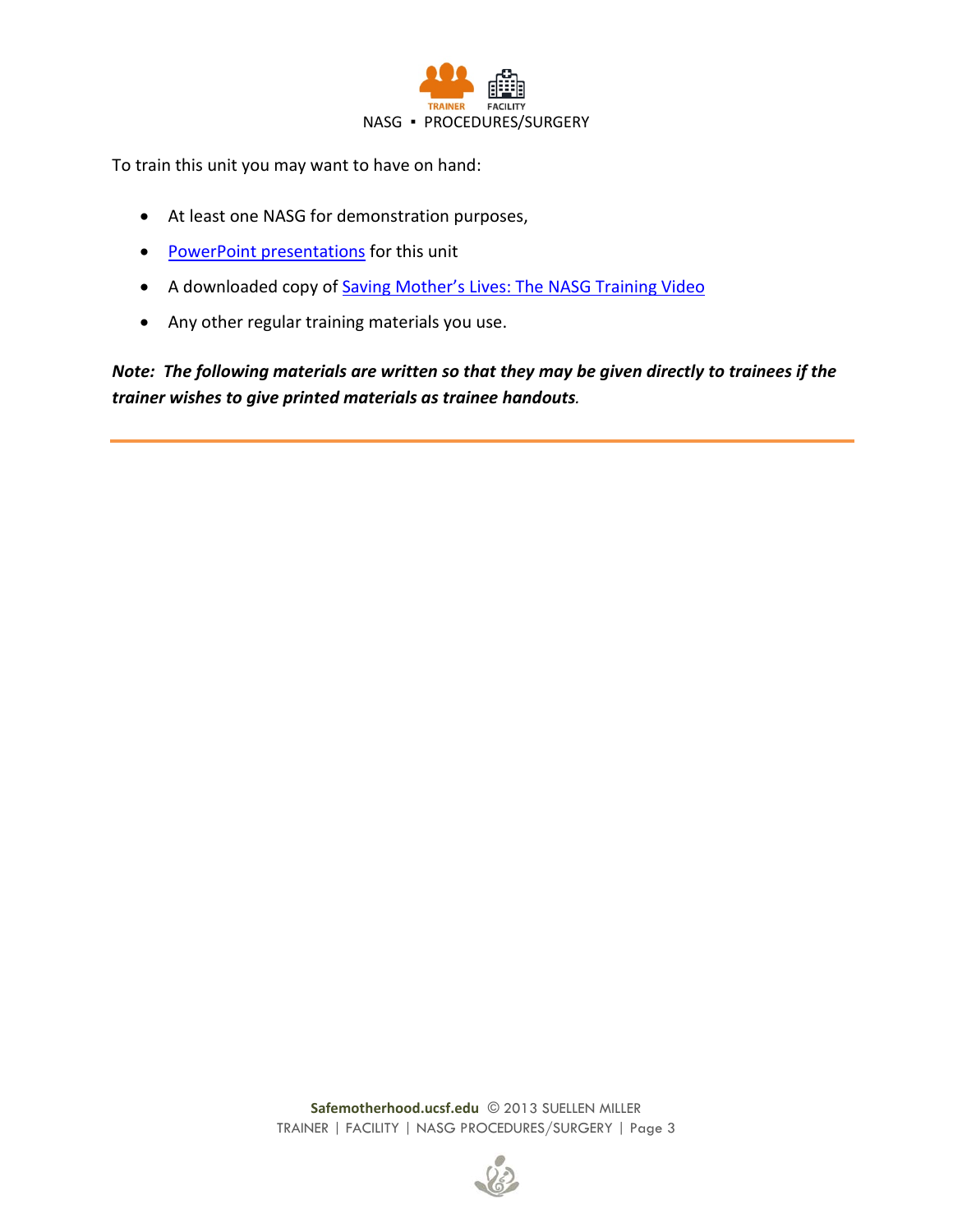

# Performing Procedures and Surgery for Women in the NASG

## **Vaginal Procedures with the NASG Applied**

The NASG is designed to permit complete perineal access. The source of most obstetric haemorrhage can be located and treated while the garment maintains the woman's pulse and blood pressure, decreases blood loss, and maintains tissue oxygenation. Urinary catheterization can also be performed with the NASG in place.





#### **The following vaginal, genital or urinary procedures can be performed on a woman in the NASG:**

- **1.** Placement of straight catheter or indwelling urinary bladder catheter
- **2.** Placement of balloon tamponade
- **3.** Repair of episiotomy or vaginal and cervical lacerations
- **4.** Manual removal of the placenta
- **5.** Bimanual compression (external or internal)
- **6.** Dilation and curettage (D&C) or Dilation and evacuation (D&E)
- **7.** Manual vacuum aspiration (MVA)

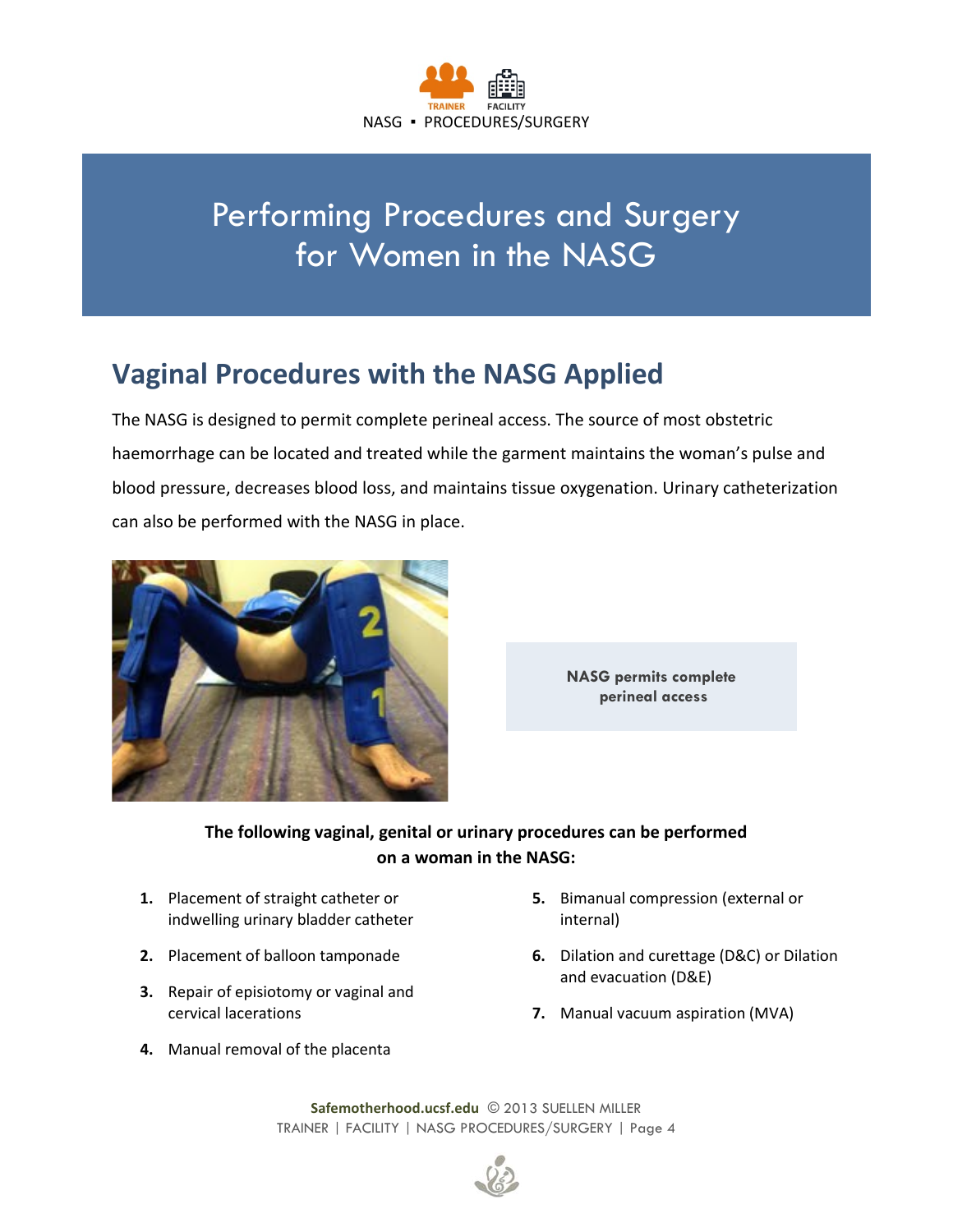



**Any vaginal procedure can be performed with the NASG in place**

## **Abdominal Surgery with the NASG Applied**

If the patient requires surgery, she should remain in the NASG for the surgery. The abdominal and pelvic segments (#4, #5, and #6) may be opened, but only immediately before the first incision. The anesthesiologist or anesthetist needs to be ready to administer boluses of IV fluids for any blood pressure drop when the abdominal segment is opened.

#### **Hemostatic surgeries that can be performed with the NASG in place, but abdominal segments opened, may include:**

- **1.** Cesarean section (of a non-viable fetus)
- **2.** Repair of ruptured uterus
- **3.** Hysterectomy
- **4.** Salpingectomy/salpingostomy
- **5.** Ligation of arteries
- **6.** Laparotomy
- **7.** Laparoscopy
- **8.** Removal of placenta accreta
- **9.** Repair of broad ligation hematoma
- **10.** B-Lynch or other uterine compression sutures

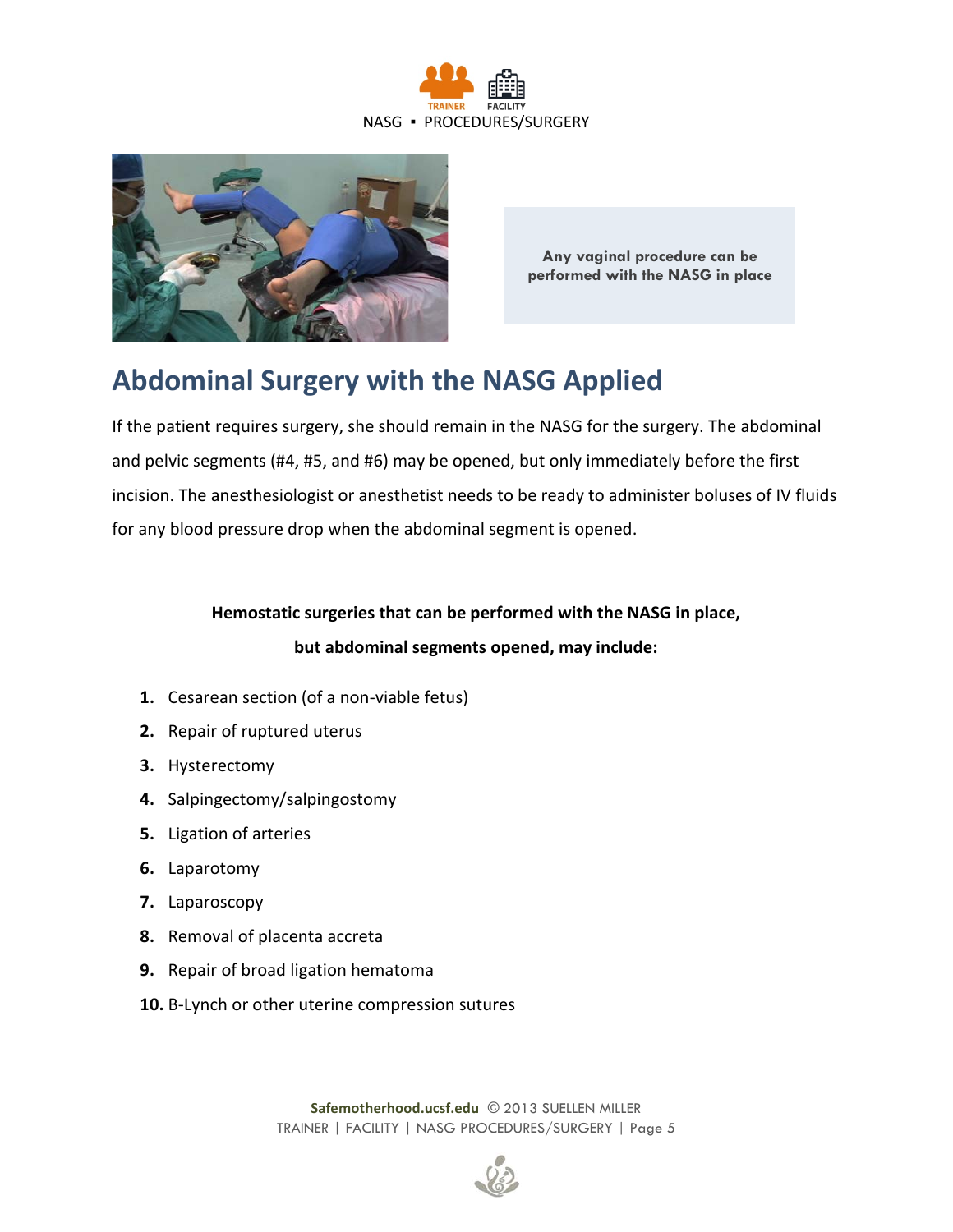

## STEP 1

Clinicians (such as circulating nurse or surgery technicians) should open segments #4, #5 and #6 immediately before surgery. When these segments are open, the patient may go back into shock. The anesthesiologist/anesthetist may need to give IV fluid boluses to maintain blood pressure until hemostasis is achieved.



**Open segments #4, #5, and #6 immediately before surgery**



**Anesthetist/anesthesiologist should be prepared to give IV boluses when the NASG is open**

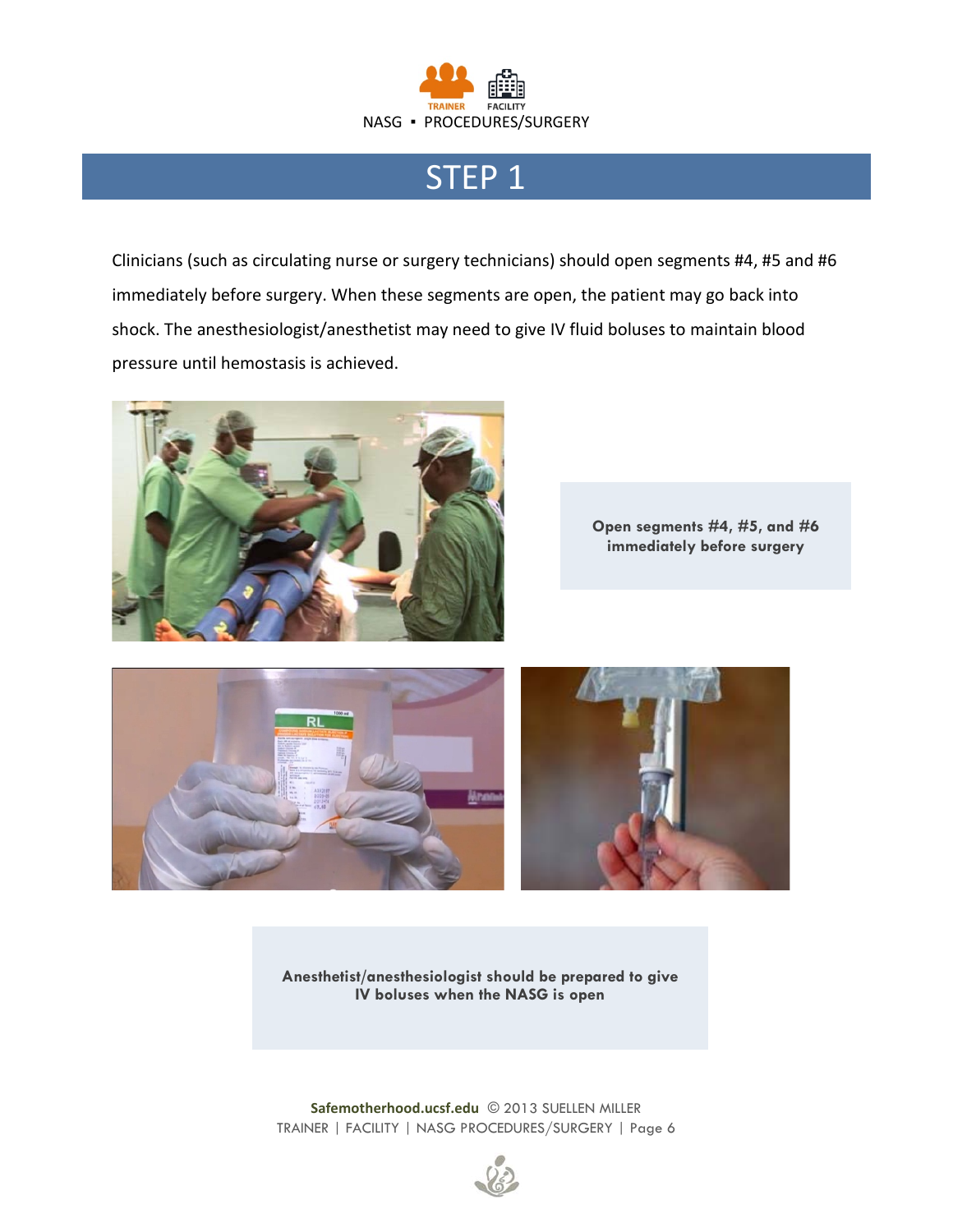

## STEP<sub>2</sub>

If necessary, the staff should place the patient in Trendelenberg position.

# STEP 3

The clinician should perform the surgical procedure(s).

## STEP 4

The clinician should replace segments #4, #5, and #6 as soon as the surgery is complete.



**Replace segments #4, #5, and #6 as soon as the surgery is complete**

# *Materials for Practice*

- 1. NASG Video (procedures/surgery training are in the NASG training video at the 5 minute and 36 second mark (5:36))
- 2. Procedure and Surgery PowerPoint

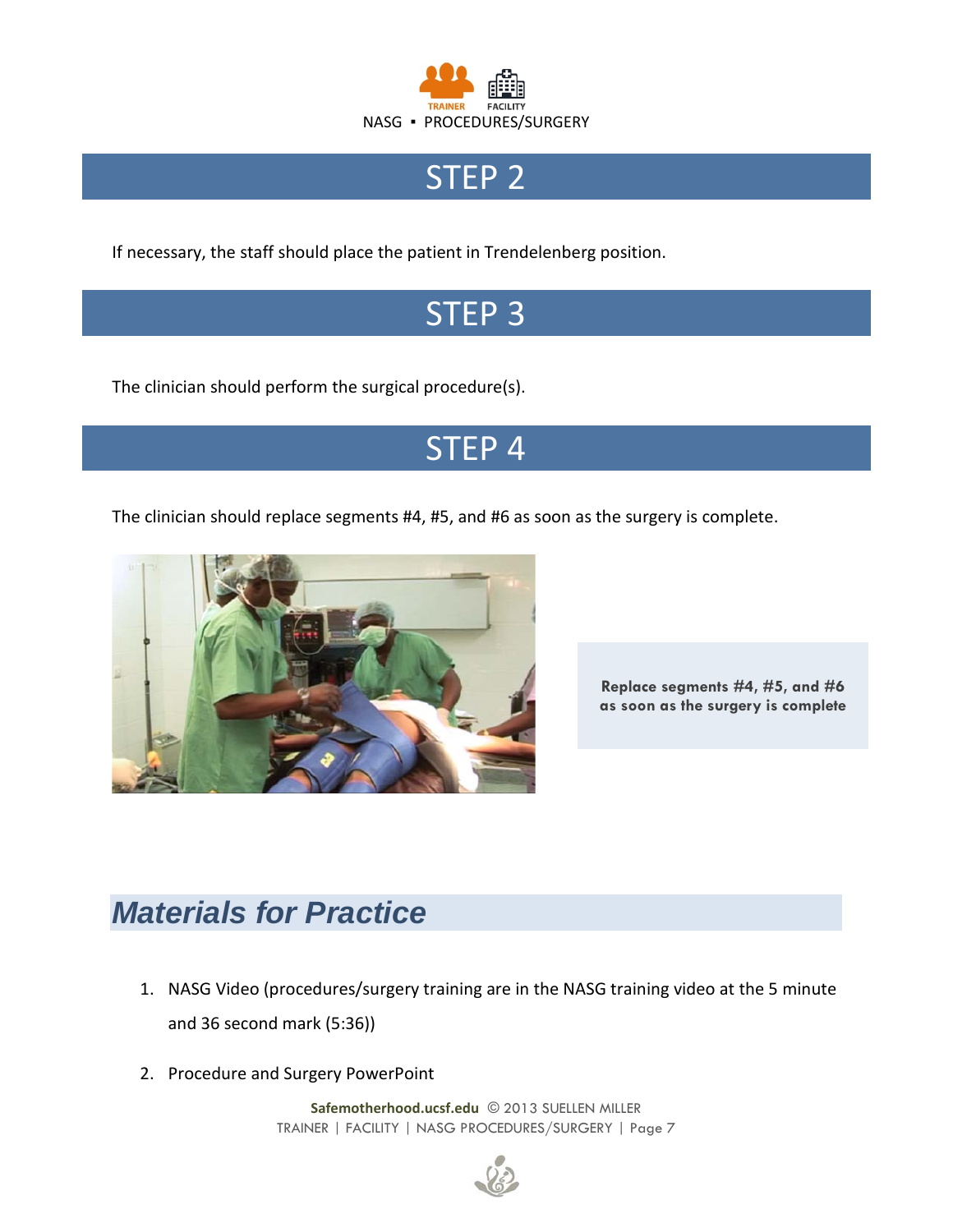

### <span id="page-7-0"></span>*Knowledge Assessment*

**Trainees should be able to answer the following questions. See below for correct answers. Review any incorrect responses with trainees to ensure they have understood the material.**

- 1. Urinary catheterization cannot be performed with the NASG in place. **(True/False)**
- 2. Which of the following vaginal procedures are possible with the NASG in place? (Tick all that apply.)
	- a. Repair of vaginal/cervical lacerations
	- b. Manual removal of placenta
	- c. Bimanual compression
	- d. D&C or D&E
	- e. MVA
- 3. The NASG should be completely removed for surgery. **(True/False)**
- 4. The abdominal segments should be opened immediately before abdominal surgery. **(True/False)**
- 5. When should the abdominal segments be closed after surgery?
	- a. Two hours after surgery
	- b. Immediately after surgery
	- c. The abdominal segments should not be closed after surgery